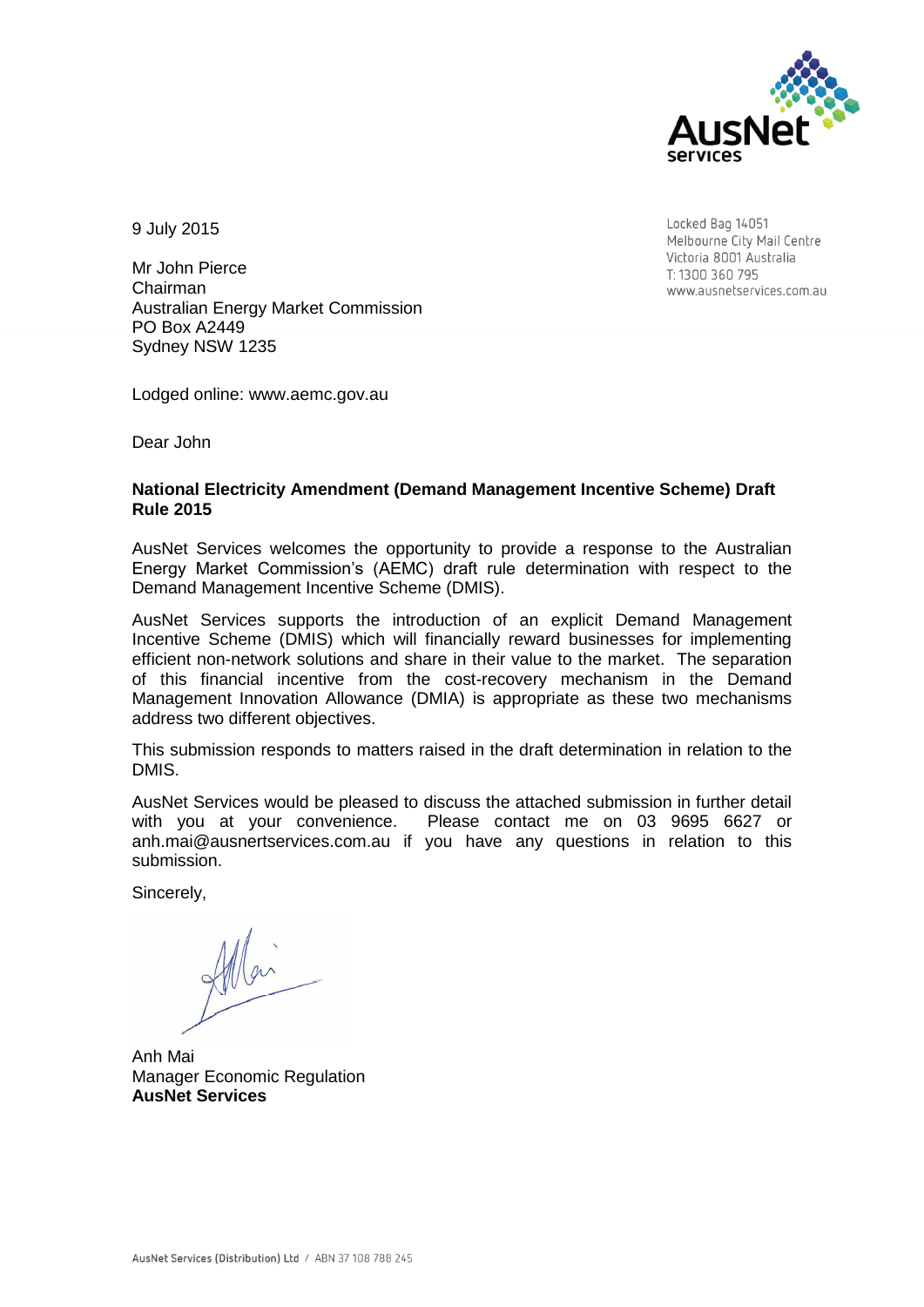

# **The need to provide an incentive**

AusNet Services favours non-network solutions where they are able to efficiently substitute network solutions and provide value for consumers. While the current regulatory framework leaves us largely indifferent to which solution is taken, the only benefits which distributors derive from implementing non-network solutions stem from the costs savings from avoided network expenditure. Therefore, challenges exist where:

- A non-network option that delivers net benefit to the market may not be adopted because we cannot access the cost-offsetting value of those benefits because they do not accrue to the network. This has also been described as a 'split incentives' problem.
- Connected to this, other market participants such as transmission businesses can benefit from demand reductions resulting from a non-network solution implemented by the distributor but do not share in the costs of these works, effectively 'free riding' off the investment.

In light of this, an incentive scheme which enables distributors to earn an appropriate financial reward and share in the broader market benefits resulting from their nonnetwork solution would encourage the adoption of efficient non-network options. It is consistent with good incentive-based regulation and would contribute to the achievement of the National Electricity Objective (NEO). Further, it would be effective in driving network businesses towards maturity in integrating non-network solutions in network planning and investment decision-making. While some progress has been made in recent years, the application of a DMIS which will reward businesses for delivering non-network solutions can only accelerate this progress.

Further, the DMIS will play a crucial role in preparing networks and the market for the future where non-network options will become increasingly important as new technology and better affordability make them suitable substitutes for network solutions.

It is expected that over time, the need to provide an incentive for demand management should diminish as the understanding and adoption on non-network options becomes fully mature.

### **Scope of the incentive**

The Draft Determination sets out that the DMIS should only apply to non-tariff demand management because recent rule changes require distributors to introduce costreflective tariffs and the scheme should not reward firms for doing what the rules require them to do. The AEMC's expectation is that cost-reflective pricing will deliver clearer price signals to remote parts of a distribution network.

However our customers' sensitivity to energy price rises and its impact on their cost of living mean there is no intention to apply locational pricing in AusNet Services' network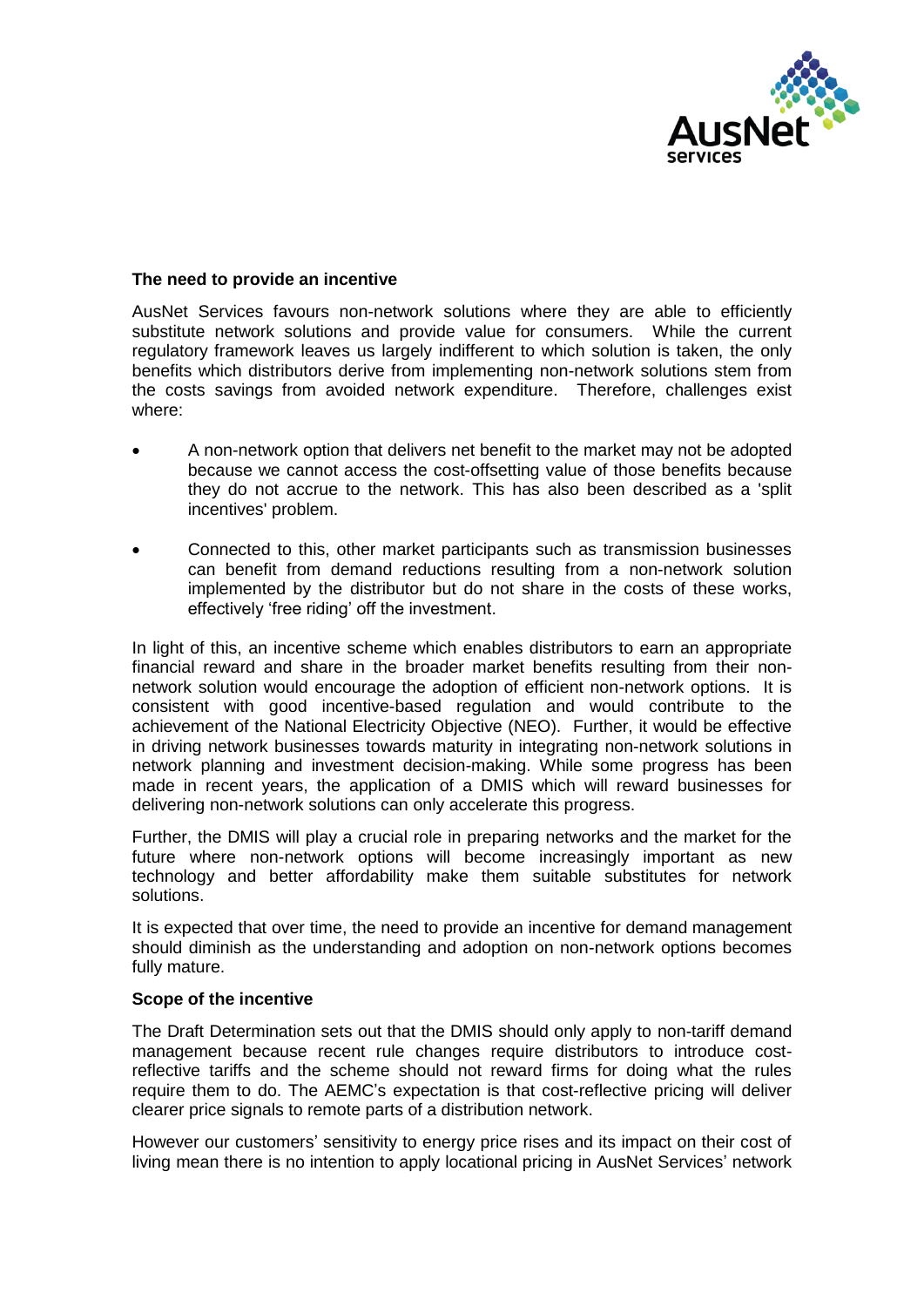

at this stage. As such, there may be a need to provide an incentive for tariff-based demand management where it meets the objective of the scheme.

## **Providing consistent incentives across the distribution sector**

An effective regulatory framework provides consistent incentives across the regulated sector. It is, therefore, important that the incentives for implementing non-network solutions should be the same for all businesses.

As the DMIS will form an important component of the incentive-based regulatory framework, similar to service performance incentives and efficiency incentives, there should be a presumption in the Rules that the scheme applies. This is currently the case for all regulatory incentive schemes as their existence indicates a general need for them to drive particular outcomes. However, the draft determination describes the DMIS as optional:

The optional application of the scheme and allowance promotes flexibility and adaptability in regulatory arrangements. It reflects the intent of the scheme and allowance as tools which are available to the AER to help it balance the incentives between network and non-network investment.<sup>1</sup>

Beyond requiring the AER to publish a scheme by December 2016, the draft rule leaves it open to the AER to apply the scheme as it deems necessary, which creates a level of regulatory uncertainty.

Furthermore, leaving the AER with the flexibility to apply the scheme on a case by case basis without guidance could potentially result in a perverse outcome where businesses might avoid pursuing non-network options so that they may be provided an incentive (and rewarded) for undertaking them. In this situation, businesses which have responsibly implemented a number of efficient non-network options to date would be excluded from the incentive and effectively punished for their lack of bias.

Given the above, it would be useful for the Rules to set out criteria in relation to how the AER would assess whether the scheme would be applicable for individual businesses. Further, as there appears to be a temporary nature to the DMIS which will see it operate until such time as non-network solutions become business as usual for networks, considerations for the AER in deciding when and why it would decide to close out the scheme for a business would be similarly useful.

It would be reasonable for this decision to be made as part of a business's regulatory review process (presumably at the Framework and Approach stage).

-

<sup>&</sup>lt;sup>1</sup> AEMC, Draft Determination (Demand Management Incentive Scheme), May 2015, p 37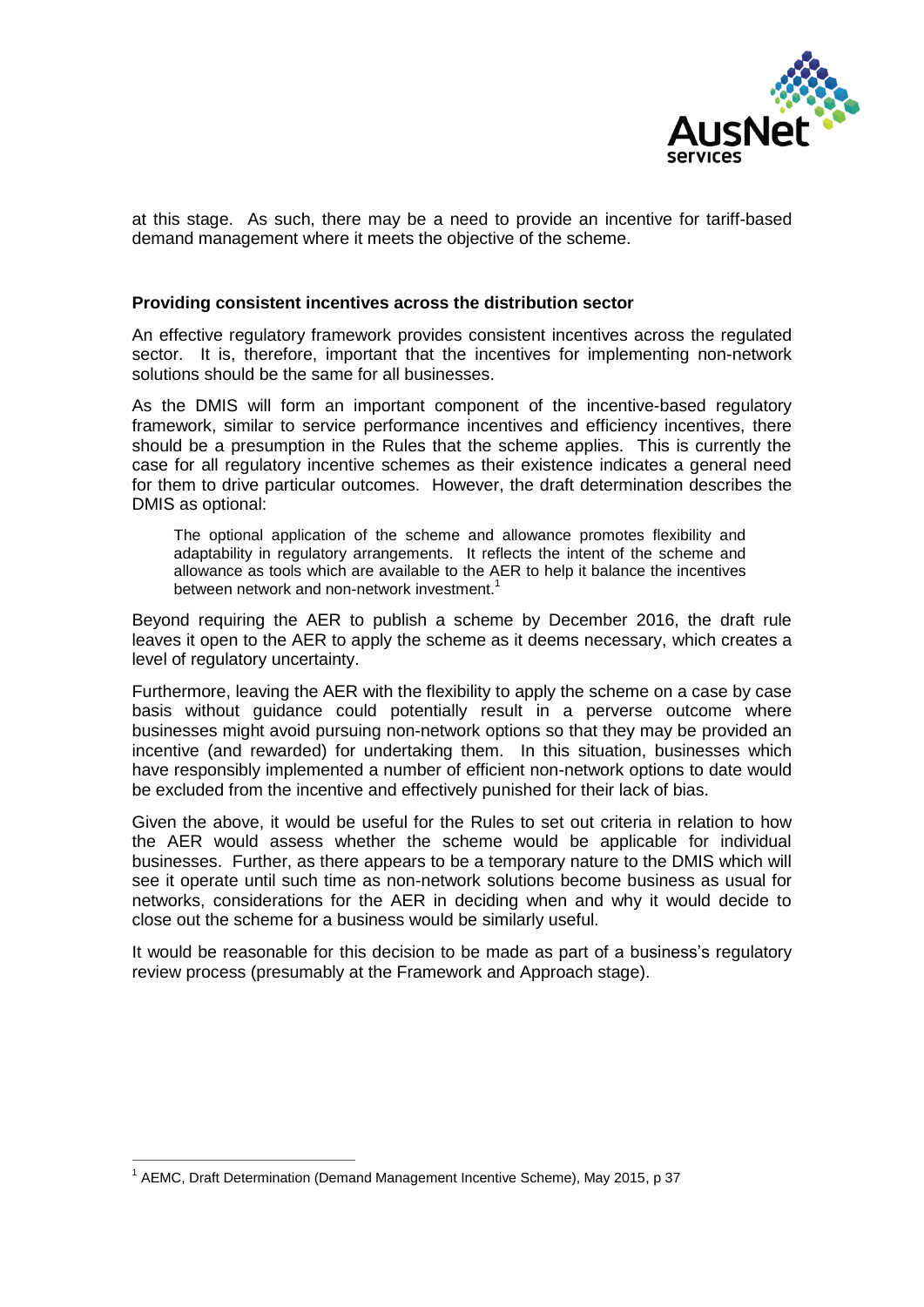

# **Participation in non-networks market by network businesses**

AusNet Services supports the Draft Determination's conclusion that distributors have a role to play in demand management and that the DMIS does not pose a threat to the competitive provision of demand management services.

Networks are obliged under the regulatory framework to provide customers with the most cost effective and economic solutions over the long term, irrespective of who provides those solutions. It does not matter whether they are provided by a distributor or a third party provider.

Furthermore, the modernization of the energy market and the availability of new technology means that in the future networks will need to be able to provide services through a range of solutions and not just limited to traditional network services. The DMIS will therefore play a critical role in pushing distributors to build capability to meet the needs of their customers in the future.

# **Expanding the scope of the RIT-D to replacement**

While the RIT-D and the current distribution planning arrangements are beyond the scope of this rule change, the draft determination invites stakeholders to consider the possibility of expanding the scope of the RIT-D to include replacement and refurbishment as this was raised in submissions. The view is this might be an effective way to strengthen the current regulatory obligations on distributors to consider options in a balanced fashion.

However, AusNet Services would caution against such a step given:

- The current distribution planning arrangements which took over 5 years to develop and only began operation last year should be provided a reasonable opportunity to establish themselves and deliver expected improvements in planning and investment decision-making.
- The proposed DMIS will work in combination with the current distribution planning framework and RIT-D to ensure the consideration and implementation of non-network options.
- The regulatory cost and burden of applying the RIT-D and its associated consultation process to replacement projects would be immense. The volume and breadth of asset replacement programs in distribution would mean that the cost of administering the RIT-D process for many hundreds of replacement projects across the sector would be unlikely to be outweighed by any marginal benefit. Regulatory settings must provide for the effective assessment of investment options whilst ensuring cost-efficient planning process and reasonable regulatory burden.
- Replacement of assets is necessary when there is unacceptable risk that assets can no longer safely serve their function. The application of the RIT-D to asset replacement planning would therefore contemplate that these assets be removed from service, and potentially replaced by off-network solutions. It is unclear how the broader regulatory framework would currently provide for distribution businesses to initiate the removal of network services, and for them to replace these with non-network services. Therefore consideration of